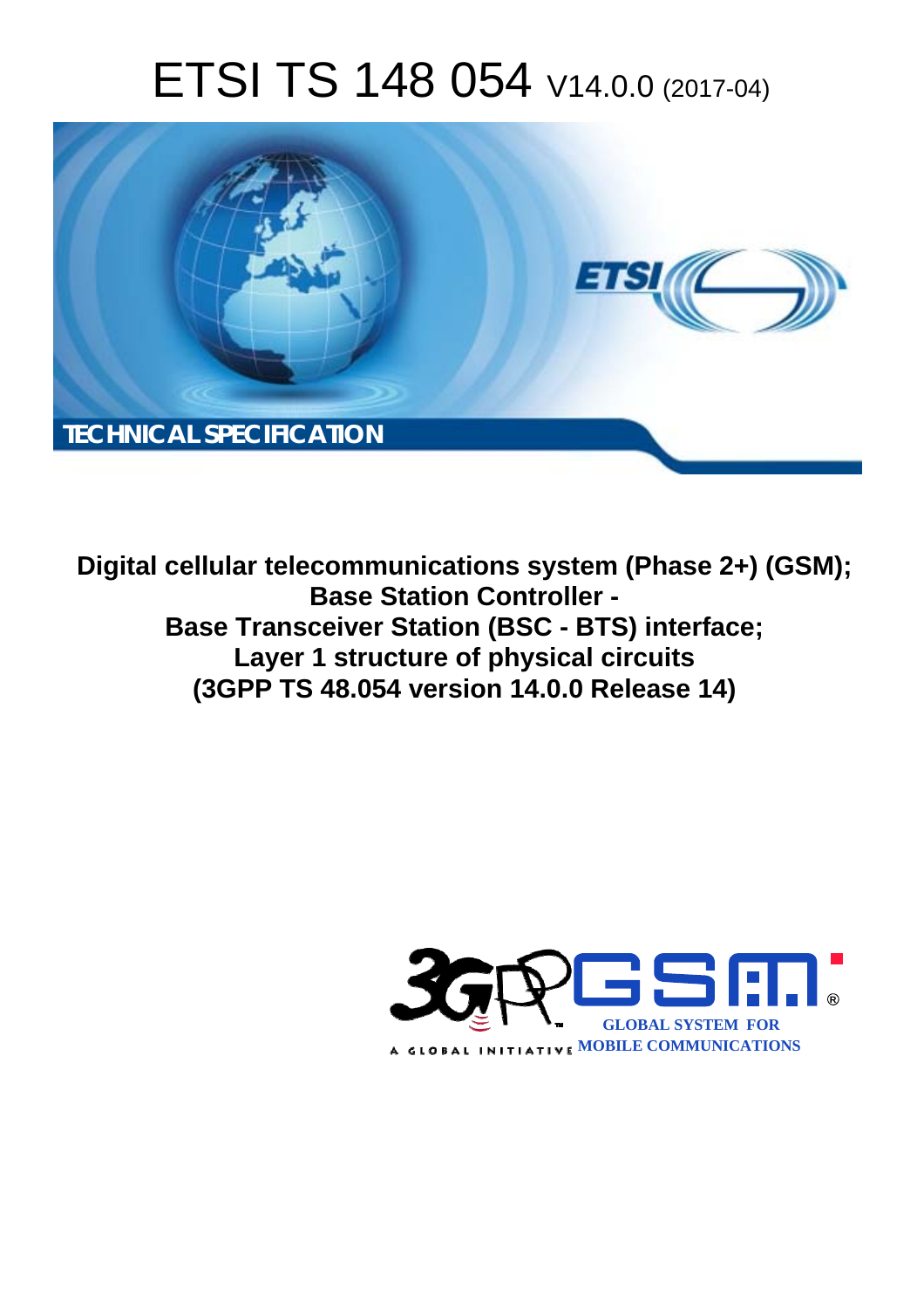Reference RTS/TSGR-0648054ve00

> Keywords GSM

### *ETSI*

#### 650 Route des Lucioles F-06921 Sophia Antipolis Cedex - FRANCE

Tel.: +33 4 92 94 42 00 Fax: +33 4 93 65 47 16

Siret N° 348 623 562 00017 - NAF 742 C Association à but non lucratif enregistrée à la Sous-Préfecture de Grasse (06) N° 7803/88

### *Important notice*

The present document can be downloaded from: <http://www.etsi.org/standards-search>

The present document may be made available in electronic versions and/or in print. The content of any electronic and/or print versions of the present document shall not be modified without the prior written authorization of ETSI. In case of any existing or perceived difference in contents between such versions and/or in print, the only prevailing document is the print of the Portable Document Format (PDF) version kept on a specific network drive within ETSI Secretariat.

Users of the present document should be aware that the document may be subject to revision or change of status. Information on the current status of this and other ETSI documents is available at <https://portal.etsi.org/TB/ETSIDeliverableStatus.aspx>

If you find errors in the present document, please send your comment to one of the following services: <https://portal.etsi.org/People/CommiteeSupportStaff.aspx>

#### *Copyright Notification*

No part may be reproduced or utilized in any form or by any means, electronic or mechanical, including photocopying and microfilm except as authorized by written permission of ETSI.

The content of the PDF version shall not be modified without the written authorization of ETSI. The copyright and the foregoing restriction extend to reproduction in all media.

> © European Telecommunications Standards Institute 2017. All rights reserved.

**DECT**TM, **PLUGTESTS**TM, **UMTS**TM and the ETSI logo are Trade Marks of ETSI registered for the benefit of its Members. **3GPP**TM and **LTE**™ are Trade Marks of ETSI registered for the benefit of its Members and of the 3GPP Organizational Partners.

**GSM**® and the GSM logo are Trade Marks registered and owned by the GSM Association.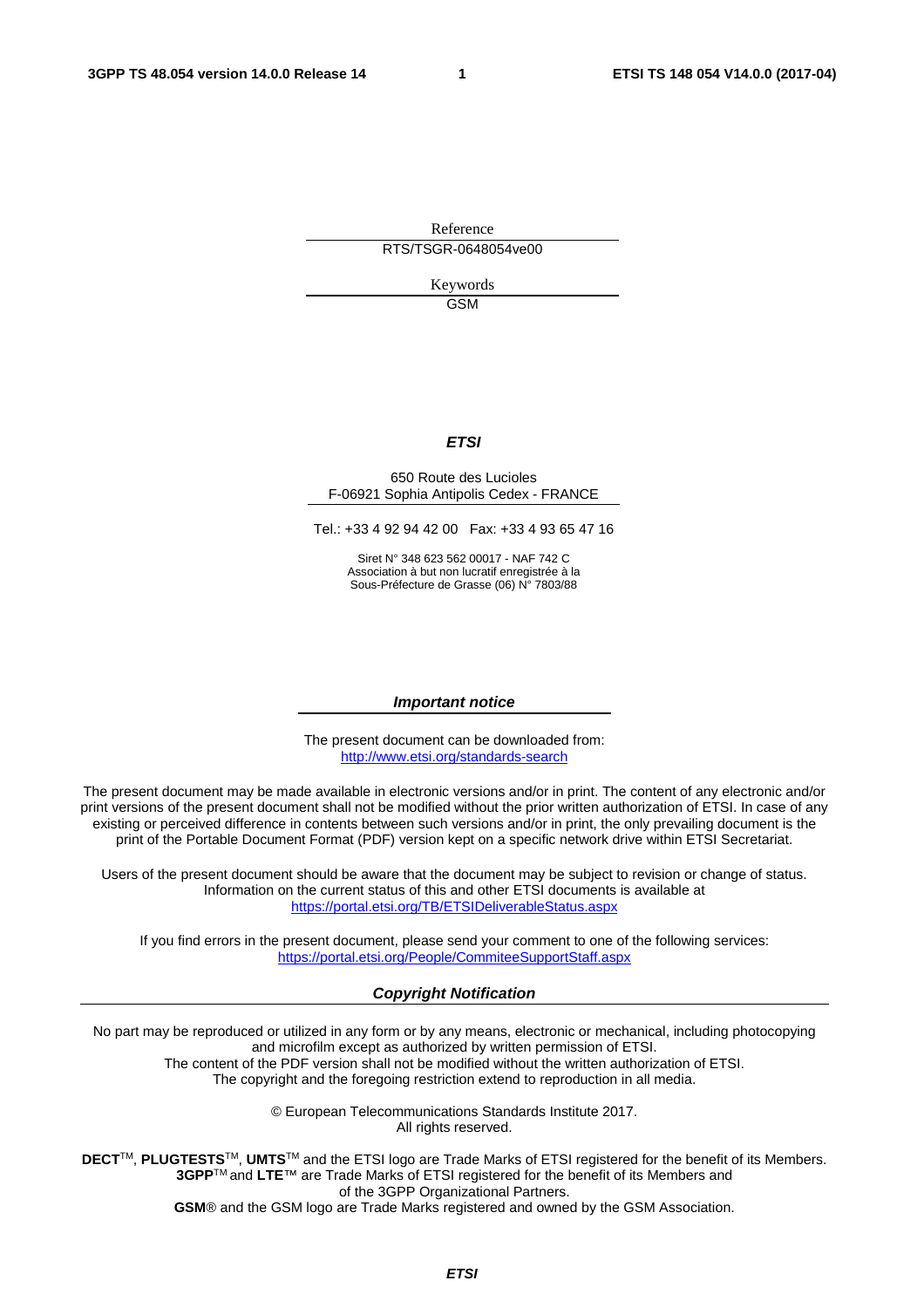# Intellectual Property Rights

IPRs essential or potentially essential to the present document may have been declared to ETSI. The information pertaining to these essential IPRs, if any, is publicly available for **ETSI members and non-members**, and can be found in ETSI SR 000 314: *"Intellectual Property Rights (IPRs); Essential, or potentially Essential, IPRs notified to ETSI in respect of ETSI standards"*, which is available from the ETSI Secretariat. Latest updates are available on the ETSI Web server ([https://ipr.etsi.org/\)](https://ipr.etsi.org/).

Pursuant to the ETSI IPR Policy, no investigation, including IPR searches, has been carried out by ETSI. No guarantee can be given as to the existence of other IPRs not referenced in ETSI SR 000 314 (or the updates on the ETSI Web server) which are, or may be, or may become, essential to the present document.

### Foreword

This Technical Specification (TS) has been produced by ETSI 3rd Generation Partnership Project (3GPP).

The present document may refer to technical specifications or reports using their 3GPP identities, UMTS identities or GSM identities. These should be interpreted as being references to the corresponding ETSI deliverables.

The cross reference between GSM, UMTS, 3GPP and ETSI identities can be found under [http://webapp.etsi.org/key/queryform.asp.](http://webapp.etsi.org/key/queryform.asp)

# Modal verbs terminology

In the present document "**shall**", "**shall not**", "**should**", "**should not**", "**may**", "**need not**", "**will**", "**will not**", "**can**" and "**cannot**" are to be interpreted as described in clause 3.2 of the [ETSI Drafting Rules](https://portal.etsi.org/Services/editHelp!/Howtostart/ETSIDraftingRules.aspx) (Verbal forms for the expression of provisions).

"**must**" and "**must not**" are **NOT** allowed in ETSI deliverables except when used in direct citation.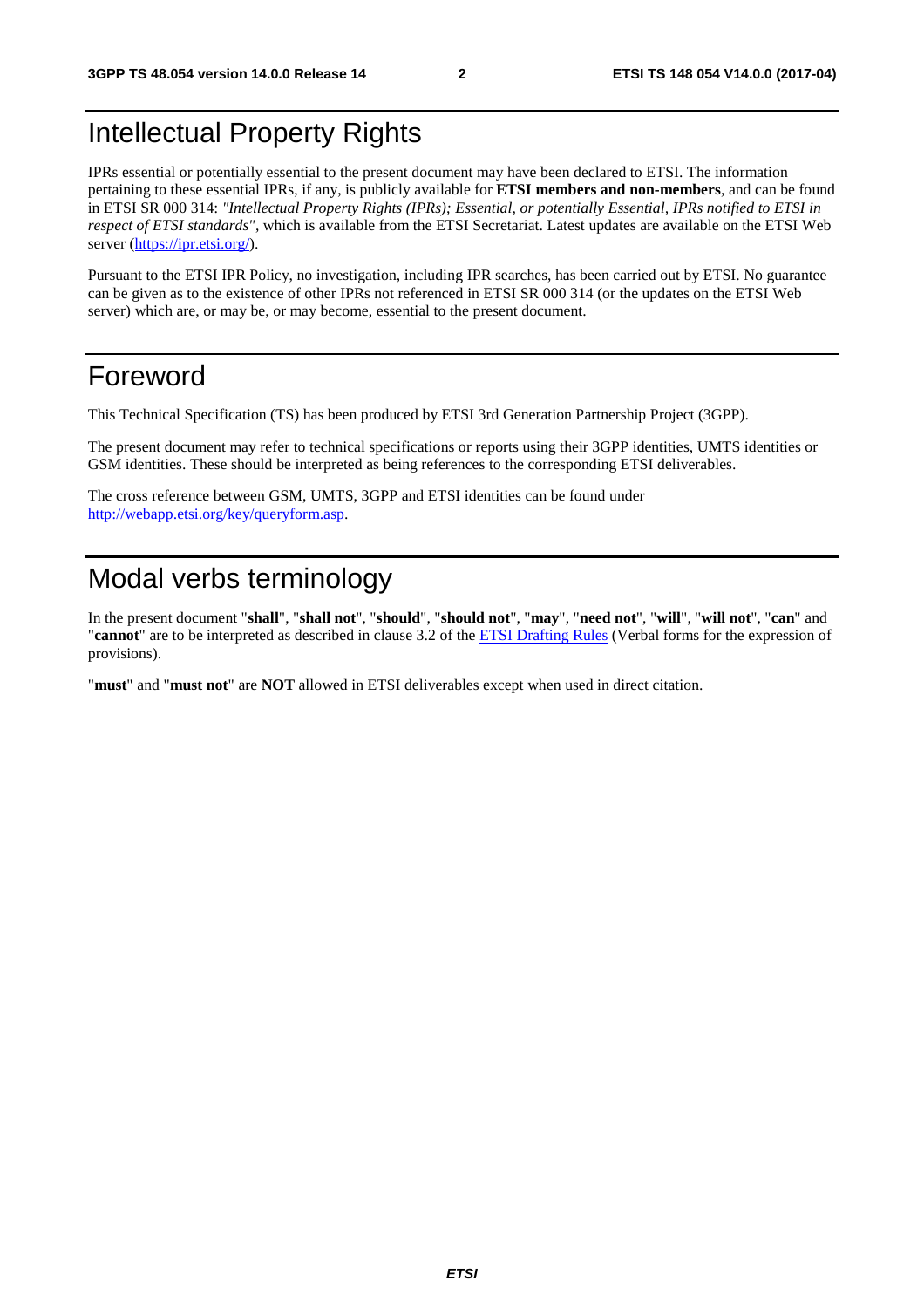# Contents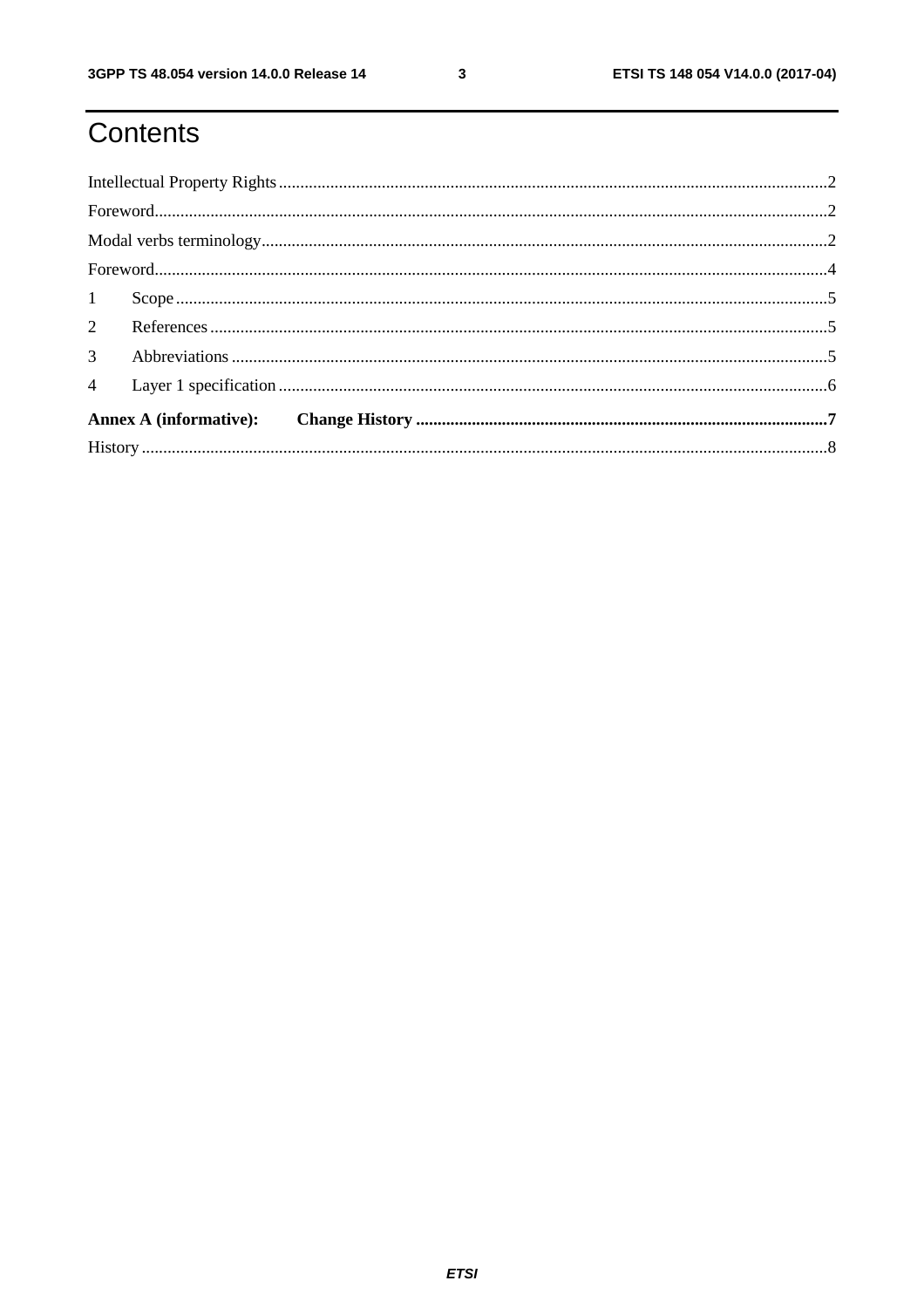# Foreword

This Technical Specification has been produced by the 3rd Generation Partnership Project (3GPP).

The contents of the present document are subject to continuing work within the TSG and may change following formal TSG approval. Should the TSG modify the contents of the present document, it will be re-released by the TSG with an identifying change of release date and an increase in version number as follows:

Version x.y.z

where:

- x the first digit:
	- 1 presented to TSG for information;
	- 2 presented to TSG for approval;
	- 3 or greater indicates TSG approved document under change control.
- y the second digit is incremented for all changes of substance, i.e. technical enhancements, corrections, updates, etc.
- z the third digit is incremented when editorial only changes have been incorporated in the document.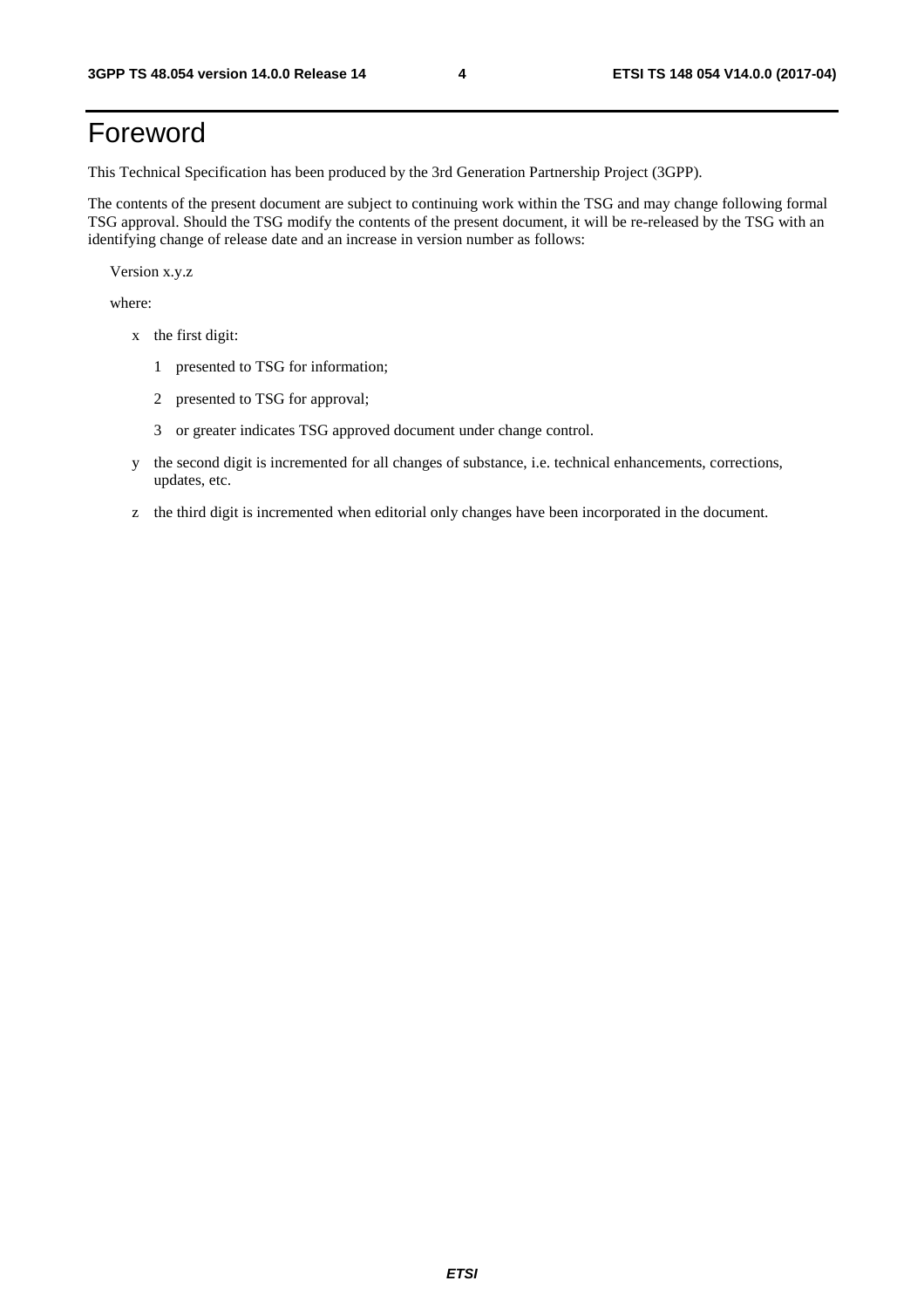### 1 Scope

The use and general aspects of the A-bis interface are given in 3GPP TS 48.051.

The present document defines the structure of the physical layer (layer 1) of the BSC - BTS/TRX interface for supporting traffic channels and control channels. Use of the physical layer for supporting link protocol is covered in 3GPP TS 48.056.

The physical layer is the lowest layer in the OSI Reference Model and it supports all functions required for transmission of bit streams on the physical medium.

# 2 References

The following documents contain provisions which, through reference in this text, constitute provisions of the present document.

- References are either specific (identified by date of publication, edition number, version number, etc.) or non-specific.
- For a specific reference, subsequent revisions do not apply.
- For a non-specific reference, the latest version applies. In the case of a reference to a 3GPP document (including a GSM document), a non-specific reference implicitly refers to the latest version of that document *in the same Release as the present document*.
- [1] 3GPP TR 21.905: "Vocabulary for 3GPP Specifications".
- [2] 3GPP TS 48.020: "Rate adaption on the Base Station System Mobile-services Switching Centre (BSS - MSC) interface".
- [3] 3GPP TS 48.051: "Base Station Controller Base Transceiver Station (BSC BTS) interface; General aspects".
- [4] 3GPP TS 48.056: "Base Station Controller Base Transceiver Station (BSC BTS) interface; Layer 2 specification".".
- [5] 3GPP TS 48.060: "In-band control of remote transcoders and rate adaptors for full rate traffic channels".
- [6] 3GPP TS 48.061: "In-band control of remote transcoders and rate adaptors for half rate traffic channels".
- [7] ITU-T Recommendation G.703: "Physical/electrical characteristics of hierarchical digital interfaces".
- [8] ITU-T Recommendation G.705: "Characteristics of plesiochronous digital hierarchy (PDH) equipment functional blocks".
- [9] ITU-T Recommendation G.711: "Pulse Code Modulation (PCM) of voice frequencies".
- [10] ITU-T Recommendation G.732: "Characteristics of primary PCM multiplex equipment operating at 2 048 kbit/s".
- [11] ITU-T Recommendation I.460: "Multiplexing, rate adaption and support of existing interfaces".

## 3 Abbreviations

For the purposes of the present document, the abbreviations given in 3GPP TR 21.905 apply.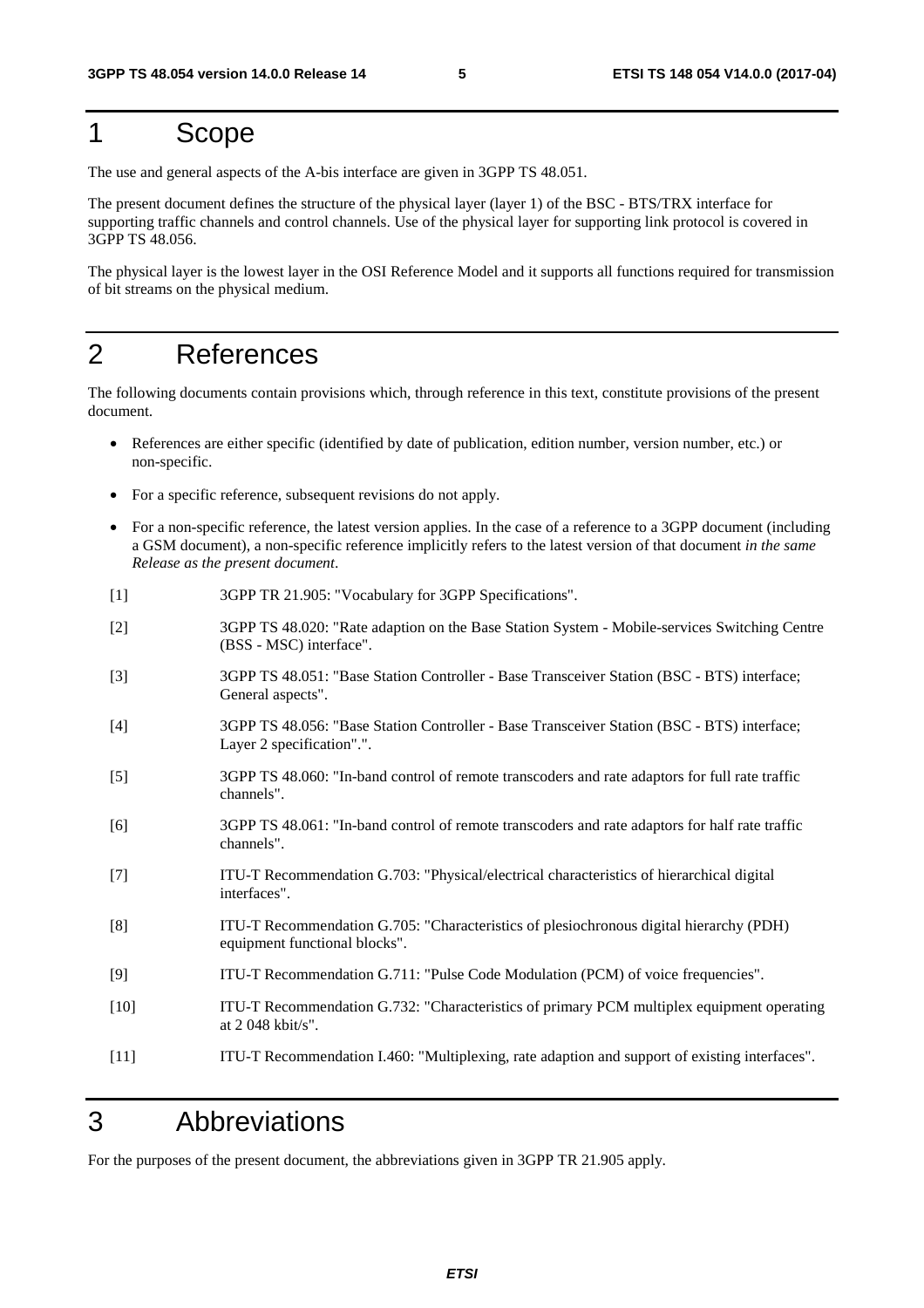# 4 Layer 1 specification

All the ITU-T recommendations referred to are Blue Book.

Layer 1 shall utilize digital transmission at a rate of 2 048 kbit/s with a frame structure of 32 x 64 kbit/s time slots, as specified in ITU-T Recommendation G.705 clause 3 or at a rate of 64 kbit/s.

The physical/electrical characteristics are defined in ITU-T Recommendation G.703.

Synchronization at the BTS/TRX for the transmitted bit stream toward the BSC shall be derived from the received bit stream from the BSC.

For transmission rate at 64 kbit/sec it shall be an interface as defined in ITU-T Recommendation G.703.

For transmission rate at 2 048 kbit/s the functional characteristics are defined in ITU-T Recommendation G.732 clauses 2 and 3, and fault conditions should be treated in accordance with ITU-T Recommendation G.732 clause 4.

The idle pattern must be transmitted on every timeslot that is not assigned to a channel, and to every timeslot of a channel that is not allocated to a call. The idle pattern shall be 01010100 for a 64 kbit/s channel and the 2-bit pattern 01 for 16 kbit/s channels. For 8 kbit/s channels, the idle pattern shall be consecutive ones or zeros according to the corresponding idle pattern bit of a 16 kbit/s channel.

If transcoders are located in BTS speech encoding shall be the A-law as defined in ITU-T Recommendation G.711.

If speech transcoders are located in the BSC the speech, data and signalling channels will utilize transmission rates of 8 kbit/s, 16 kbit/s or 64 kbit/s according to 3GPP TS 48.060 and 3GPP TS 48.061. They shall be rate adapted or multiplexed according to ITU-T Recommendation I.460 with fixed format, to fit into the physical interface.

Data encoding is covered in 3GPP TS 48.020.

In the case of a 2 048 kbit/sec circuit, multidrop solutions should be possible. Dynamic sharing of terrestrial 64 kbit/sec channels between BTS:s on a per-call basis must not be used.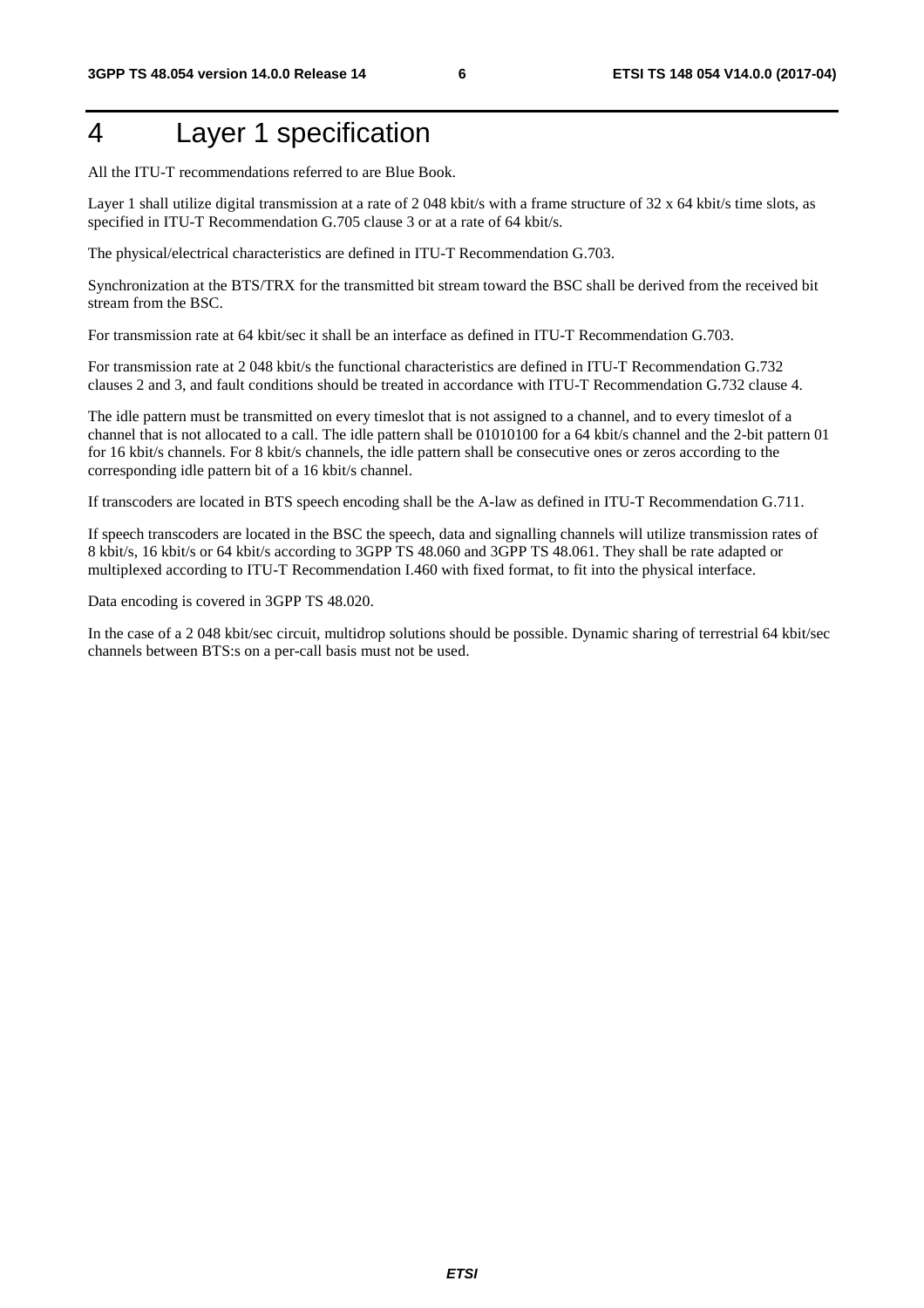# Annex A (informative): Change History

| TSG #                        | <b>TSG Doc.I.</b> | <b>CR</b> | ⊺lRev⊪ | <b>Subiect/Comment</b>                              | <b>New</b>    |
|------------------------------|-------------------|-----------|--------|-----------------------------------------------------|---------------|
| 2016<br>January <sup>r</sup> |                   |           |        | <b>Rel-13</b><br>3 version created based on v12.0.0 | 13<br>$\cdot$ |

| <b>Change history</b> |              |  |      |  |  |                                           |                |
|-----------------------|--------------|--|------|--|--|-------------------------------------------|----------------|
| <b>Date</b>           | Meeting TDoc |  | ICR. |  |  | <b>Revicat Subject/Comment</b>            | l New          |
|                       |              |  |      |  |  |                                           | <b>version</b> |
| 2017-03               | 75           |  |      |  |  | Version for Release 14 (frozen at TSG-75) | 14.0.0         |